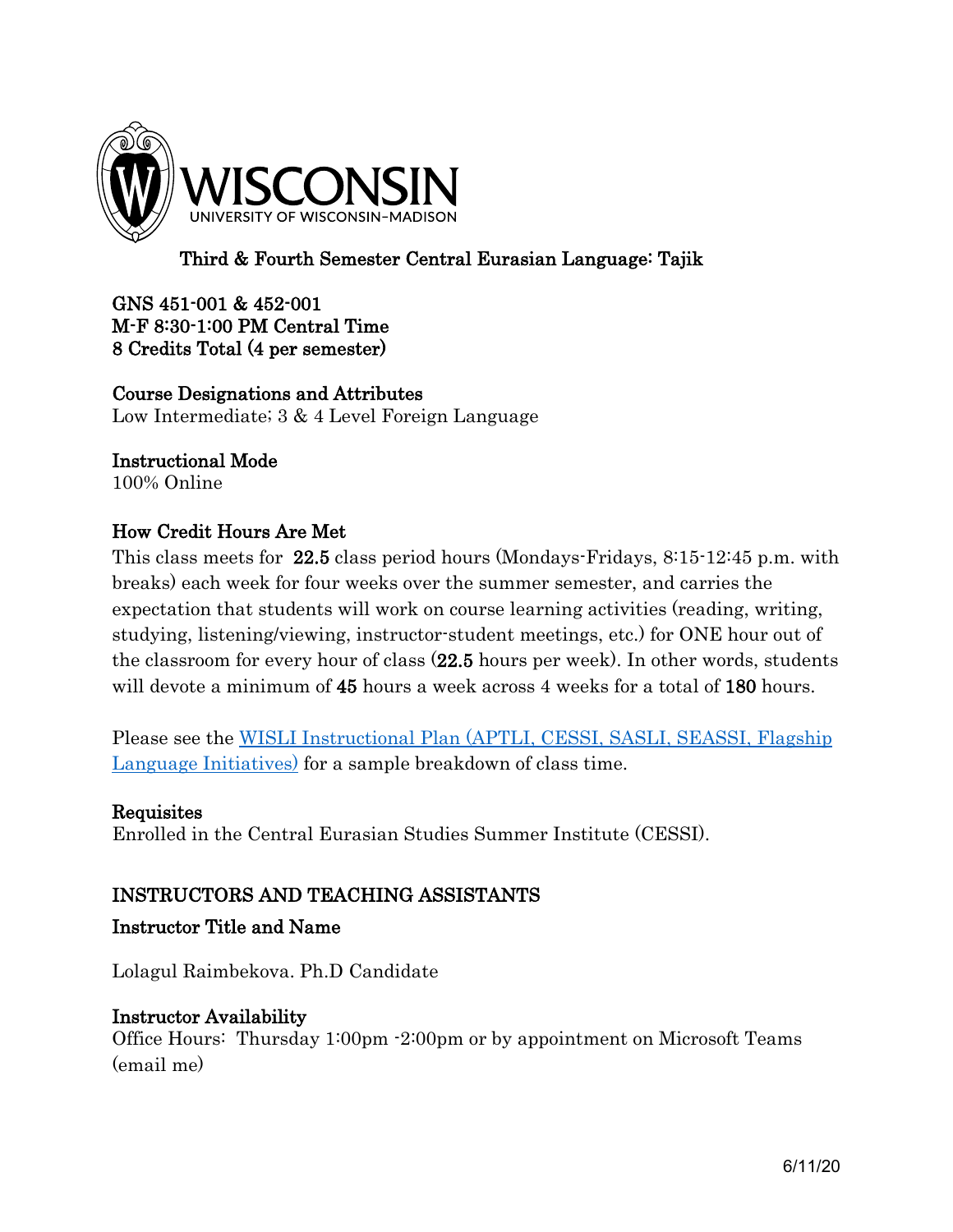#### Instructor Email/Preferred Contact

E-mail: raimbekova@wisc.edu

## OFFICIAL COURSE DESCRIPTION

#### Course Description

Welcome to the summer intensive course of intermediate Tajik. Tajik is a variety of Farsi based languages, which is spoken in Central Asia. Historically, Tajiks called their language zabani farsī, meaning Persian language in English; the term zaboni tojikī, or Tajik language, was introduced in the 20th century by the Soviets. Most speakers of Tajik live in Tajikistan and Uzbekistan. Tajik is the official language of Tajikistan.

This course is designed for students who want to further develop their Tajik language skills. The primary goal of the course is to put students confidently on the path to Tajik language fluency as well as understanding and appreciation for the Tajik culture. The course will focus on further development of Tajik language skills, reading, writing, listening and speaking to enhance the overall language abilities and confidence in using the language in daily life situation. Over the course students will explore Tajik and other Central Asian cultures and traditions through videos, pictures, artifacts and encounters with the Tajik speakers.

While learning the language, the practice of basic language skills such as grammar, listening, speaking, reading, writing, and culture will be stressed.

## LEARNING OUTCOMES

Successfully completing this course means students will be able to

- Participate in conversations on familiar topics using series of sentences.
- Read texts on familiar and everyday topics and understand the main ideas as well as guess the meaning of new words from the context.
- Handle short social interactions in everyday situations by asking and answering a variety of questions.
- Make presentations on a wide variety of familiar topics using connected sentences.
- Write short stories and compositions on a wide variety of familiar topics using connected sentences.
- Understand the main idea in messages and presentations on a variety of topics related to everyday life and personal interests and studies.
- Understand the main idea in conversations that they hear.
- Understand the main idea of texts related to everyday life and personal interests or studies.
- Develop an interest and a desire to study the target language and culture.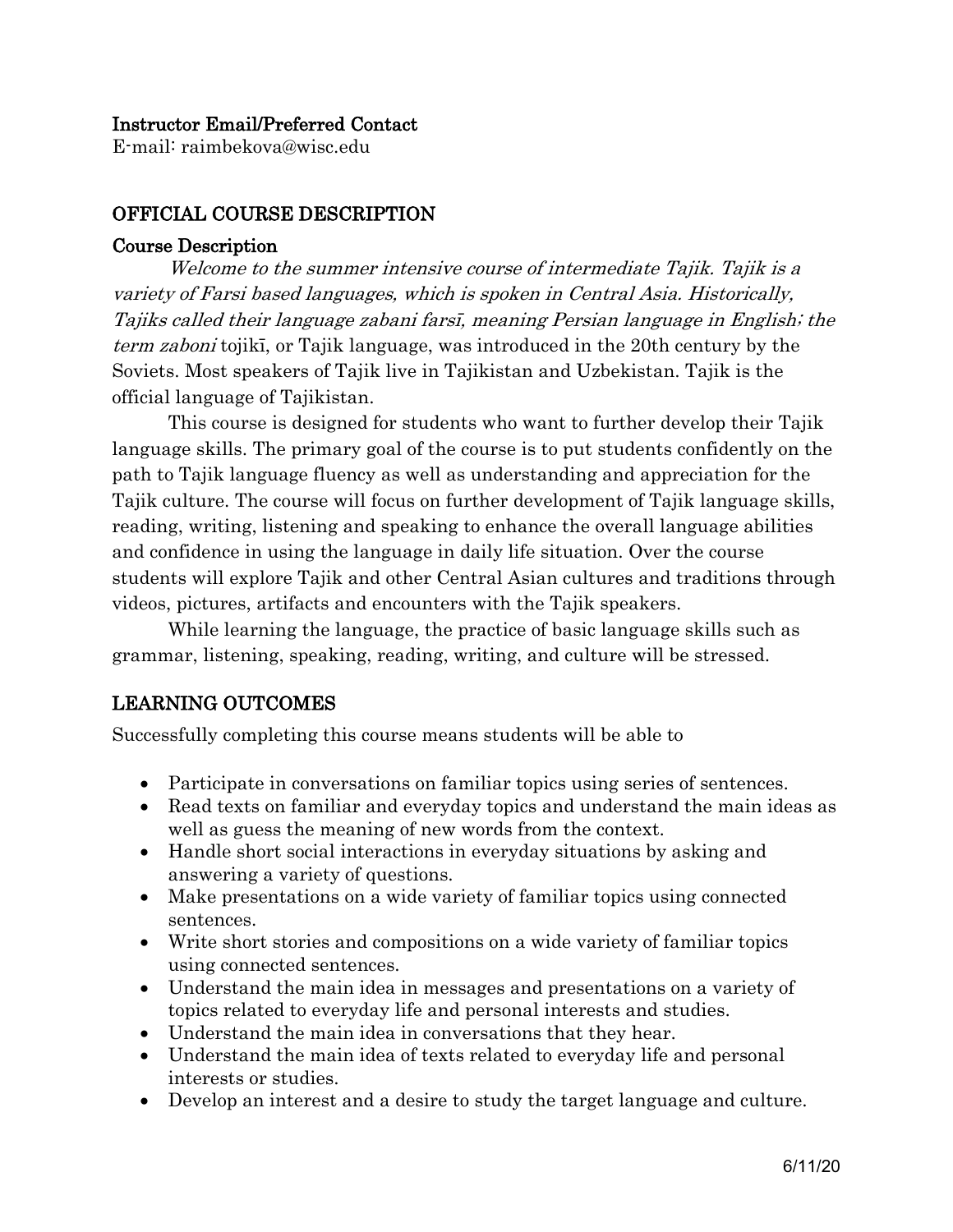## GRADING

#### Attendance

Due to the intensive nature of this online course, attendance/virtual presence is crucial. Missing one day of class equals to missing a whole week of classes during a regular semester. Five bonus points (5%) will be added to the points obtained in the final exam for perfect attendance.

#### Grading requirements:

- Homework and quizzes -40 %
- Participation -30%
- Individual project -10%
- Mid-term and final exams- 20%

The letter grade will be awarded as a final grade for the course. The equivalencies of the grades follow below

| A (Excellent)       | 92 or above    |
|---------------------|----------------|
| AB (Good/Excellent) | 87 up to 91    |
| B (Good)            | 82 up to 86    |
| BC (Fair/Good)      | 77 up to 81    |
| $C$ (Fair)          | 70 up to 76    |
| $D$ (Poor)          | 60 up to 69    |
| $F$ (Fail)          | $0$ up to $59$ |

### Daily Schedule:

 8.30 -9.30 Class starts 9.30-9.35 (5 min break) 9.35 -10.35 10.35-10.40 (5 min break) 10.40 -11.30 11.30- 12.00 (30 min break) 12.00 -1.00 p.m. class end

## Synchronous /Asynchronous Time

Depending the daily course materials the learning modules are divided into synchronous (real time interaction) and asynchronous (not real time interaction) time.

### Homework and Quizzes

You will be assigned homework each day of class, which will be checked in class the following day of class. The failure to do the homework leads to a decrease of the quiz points (1% for each skipped homework). There will be about 6 quizzes. Each quiz will be about 15 minutes long and will be conducted during the second hour of every Friday except the mid-term and final exam days.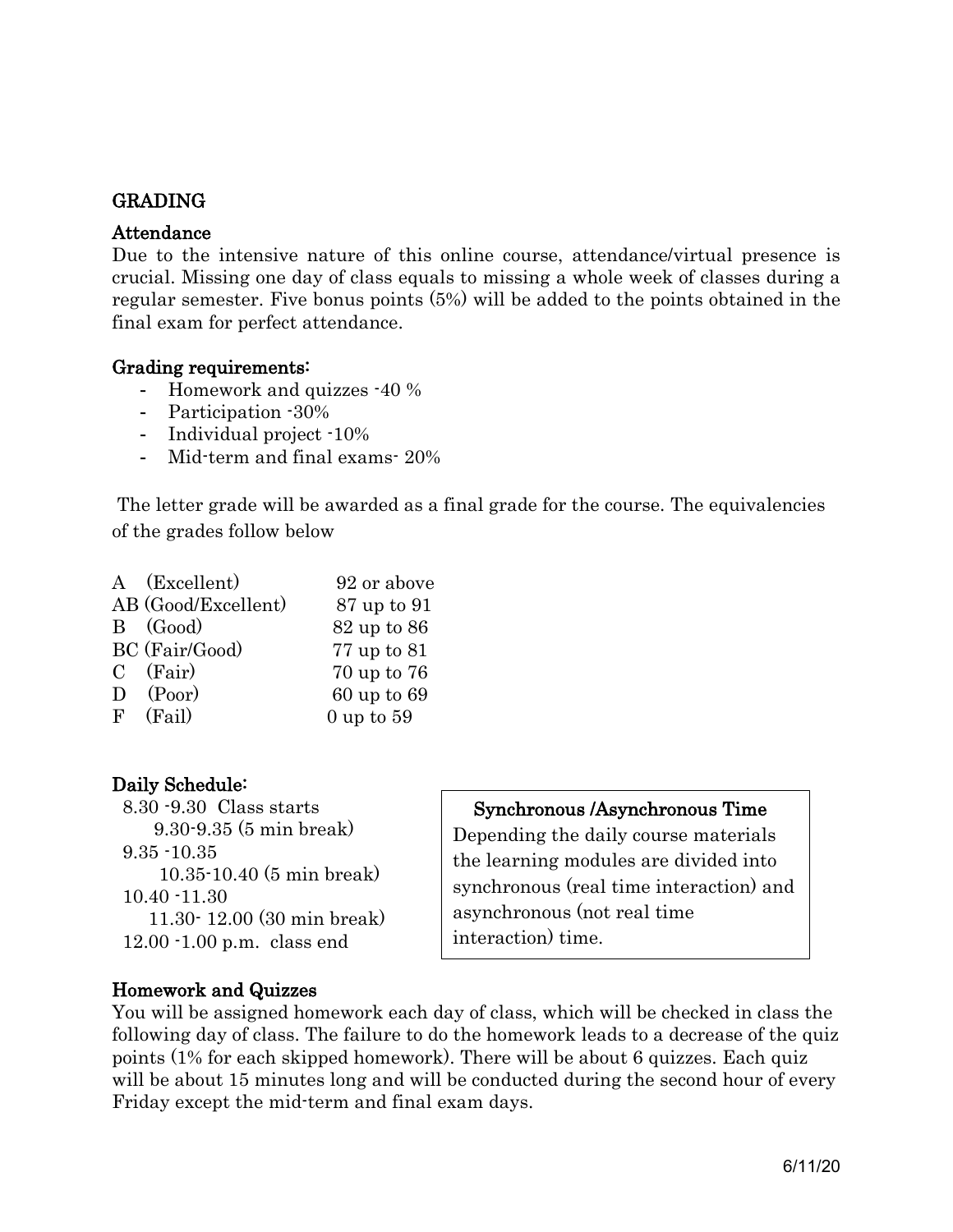## Midterm and Final (oral and written exams)

Midterm is scheduled on July 3rd . Final Exam is scheduled on August 79h .

## Individual Project

Your individual project is due on the day of the final exam. We will discuss it in class.

#### Class expectations

Students will be regularly made aware of their respective progress and areas for improvement with the help of homework (every day), weekly quizzes (once a week except 4th and 8th weeks) and the Mid-term exam (4th week). Students who need some extra help are strongly encouraged to take advantage of the office hours.

### RecommendedTextbooks:

- Khojayori, N. (2009). Tajiki: An elementary textbook 1. Georgetown University Press.
- Khojayori, N. (2009). Tajiki: An elementary textbook 2. Georgetown University Press.
- Khojayori, N. & Thompson, M. (2009). Tajiki: Reference grammar for Beginners. Georgetown University Press.
- NOTE: You do not have to purchase the recommended textbooks. Its content will be available electronically on Blackboard Ultra.

## RULES, RIGHTS & RESPONSIBILITIES

This is an intensive summer class, which means that you must take high responsibility and be proactive toward your learning. You are responsible for how much you learn from this class; it is what you make of it. Please make sure you keep track of deadlines. Ask questions about assignments, exams, my expectations, or on any aspect of the course; "I didn't know" is not an acceptable excuse. Finally, realize that you are responsible for your choices and actions.

## ACADEMIC INTEGRITY

By enrolling in this course, each student assumes the responsibilities of an active participant in UW-Madison's community of scholars in which everyone's academic work and behavior are held to the highest academic integrity standards. Academic misconduct compromises the integrity of the university. Cheating, fabrication, plagiarism, unauthorized collaboration, and helping others commit these acts are examples of academic misconduct, which can result in disciplinary action. This